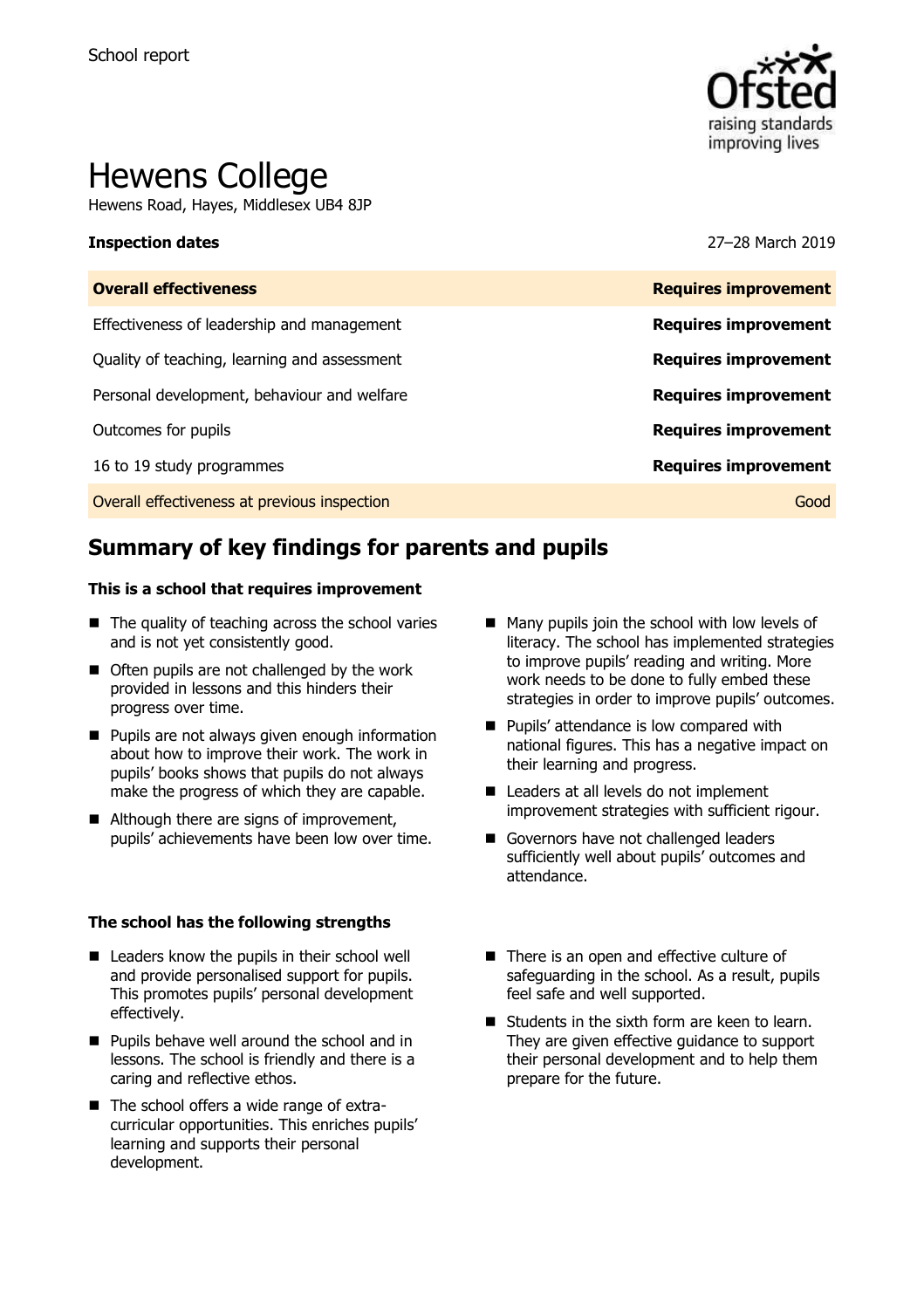

# **Full report**

# **What does the school need to do to improve further?**

- Improve the quality of teaching, learning and assessment by ensuring that:
	- teachers use assessment information more effectively to plan work that meets the needs of all pupils
	- teachers have consistently high expectations of what pupils can achieve.
- Improve pupils' outcomes, so that pupils make strong progress, including in the sixth form, by ensuring that:
	- strategies used to improve pupils' literacy are fully embedded to improve pupils' reading and writing skills across all curriculum areas
	- the attendance of all groups of pupils, particularly disadvantaged pupils and White British pupils, is improved so that it is at least in line with the national average
	- the effectiveness of leadership and management is improved by ensuring that whole-school improvement strategies are implemented consistently and effectively.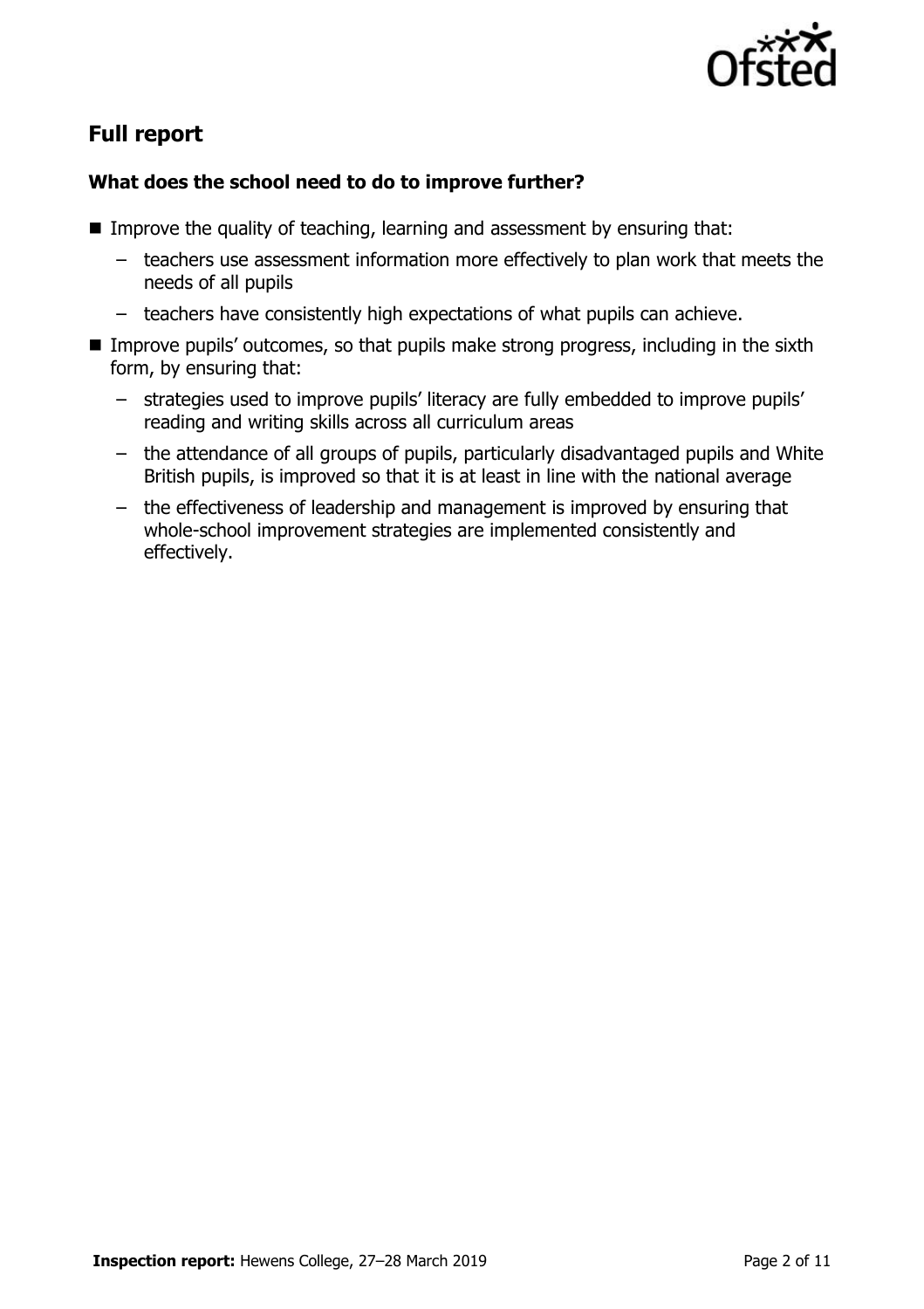

# **Inspection judgements**

### **Effectiveness of leadership and management Requires improvement**

- Leaders' work has not had sufficient impact on raising standards throughout the school.
- Leaders, governors and trustees recognise that they are beginning a journey towards improvement. Leaders' own evaluation of the school's strengths and areas for development is incisive, accurate and honest. Leaders have correctly identified the key improvement priorities.
- School leaders have introduced more robust systems to facilitate school improvement. There is more personalised intervention for pupils and a stronger emphasis on staff training. Strategies to improve pupils' attendance and strengthen safeguarding procedures are in place. A three-year improvement plan to improve leadership of the sixth form has begun. There have been some successes. However, more time is needed if these strategies are to fulfil their intended impact.
- The curriculum is broad and balanced. However, leaders do not always ensure that they match subjects to pupils' needs accurately. Pupils have access to helpful careers information at all key stages. All pupils study personal, social, health and economic (PSHE) education and citizenship at key stage 4. There is a broad range of subjects to choose from at both GCSE and A level.
- Literacy is promoted through 'World Book Day', 'word of the week' and creative writing competitions. However, pupils' literacy skills need to be embedded more deeply across the curriculum to facilitate good outcomes for all pupils.
- The school provides pupils with a range of extra-curricular activities and trips. Pupils have visited the Globe Theatre, local universities and the 'Big Bang' STEM event in Birmingham. After-school clubs include cooking, chess, football, basketball and rugby – as well as sessions focused on curriculum subjects. These activities and trips help to enrich pupils' learning and support their personal development.
- The school promotes pupils' spiritual, moral, social and cultural development through an effectively planned programme. This, together with their academic studies, helps to prepare pupils for life in modern Britain.
- The use of funding for pupils with special educational needs and/or disabilities (SEND) is used appropriately. New tracking systems are in place to support and monitor the progress of pupils with SEND. These are not yet implemented consistently well across the school to have a positive impact on pupils' outcomes.
- Additional funding, including pupil premium and Year 7 catch-up premium, is used effectively. Personalised intervention is provided for eligible pupils to support them in accelerating their progress.

# **Governance of the school**

Governors work hard to support the development of the school. Since the last inspection, a new chair of governors has been appointed. The local advisory board of governors meets each term and reports back to the governance board of the trust.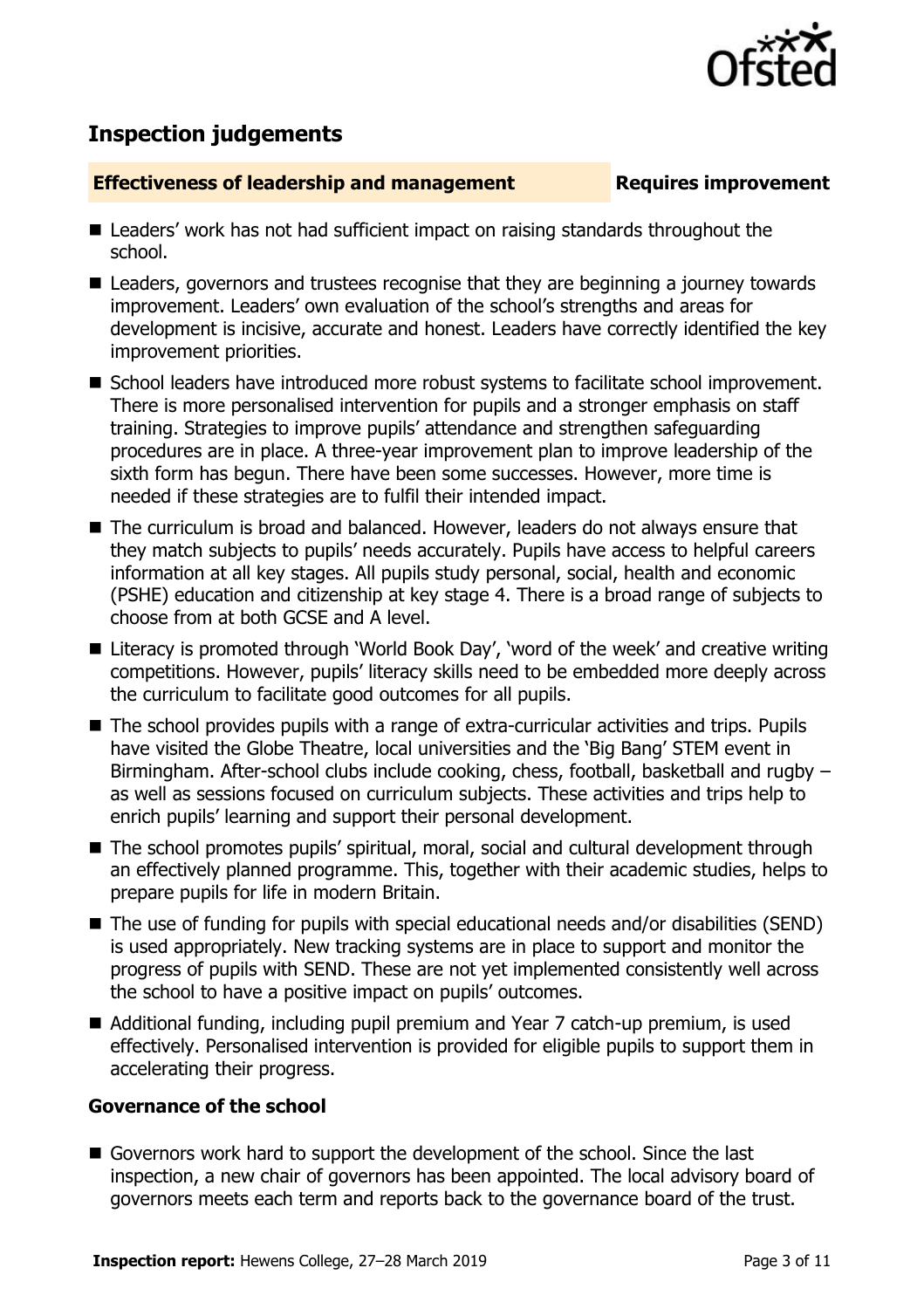

- Governors know the context of the school and understand its improvement priorities. There is a wide range of experience and skills within the governing body. However, governors do not use this consistently well to support school improvement. Governors do not offer consistently effective challenge to senior leaders to hold them to account for all aspects of their work. Although the governing body closely monitors how school funding is spent, governors have not ensured that this has had a sufficiently strong impact on pupils' outcomes.
- Governors closely monitor safeguarding at the school. The governor responsible for safeguarding has recently undertaken a safeguarding audit, with school leaders. This audit has helped to strengthen the culture of safeguarding that exists within the school.
- The school receives effective ongoing support from the academy trust. The trustees fully support the school's improvement priorities. The trust has worked effectively on strengthening links with primary schools to support the transition for pupils with SEND. The school has received support from the trust to implement the three-year improvement plan for the sixth-form provision.

# **Safeguarding**

- $\blacksquare$  The arrangements for safeguarding are effective.
- There is a strong culture of safeguarding across the school. Staff receive regular safeguarding training  $-$  including training on the 'Prevent' duty. This helps staff identify and address any concerns about pupils' welfare quickly. The single central record is up to date and well maintained, ensuring that all staff are vetted and suitable to work at the school.
- Leaders work closely with parents, carers and external agencies to ensure pupils' welfare. Safeguarding procedures and record-keeping are robust. There are clear and effective systems in place for referring safeguarding concerns, both within the school and to other agencies. Leaders monitor safeguarding referrals diligently.

### **Quality of teaching, learning and assessment Requires improvement**

- The quality of teaching is inconsistent across the school. Teaching does not ensure that pupils make good progress.
- The school's assessment policy is not routinely followed by all teachers. Pupils often lack information about how to improve their work.
- Work in pupils' books is not consistently good enough. Pupils' work is not well presented and is sometimes incomplete. This limits pupils' progress because they are not able to refer to previous learning to deepen their understanding and knowledge. It also makes it harder for pupils to use their books to revise for examinations and assessments.
- Teachers do not have high enough expectations of pupils' learning in lessons. There is a lack of urgency in some lessons to move learning forward. Too often, teachers' questioning is not sufficiently probing to challenge pupils and develop their understanding and knowledge.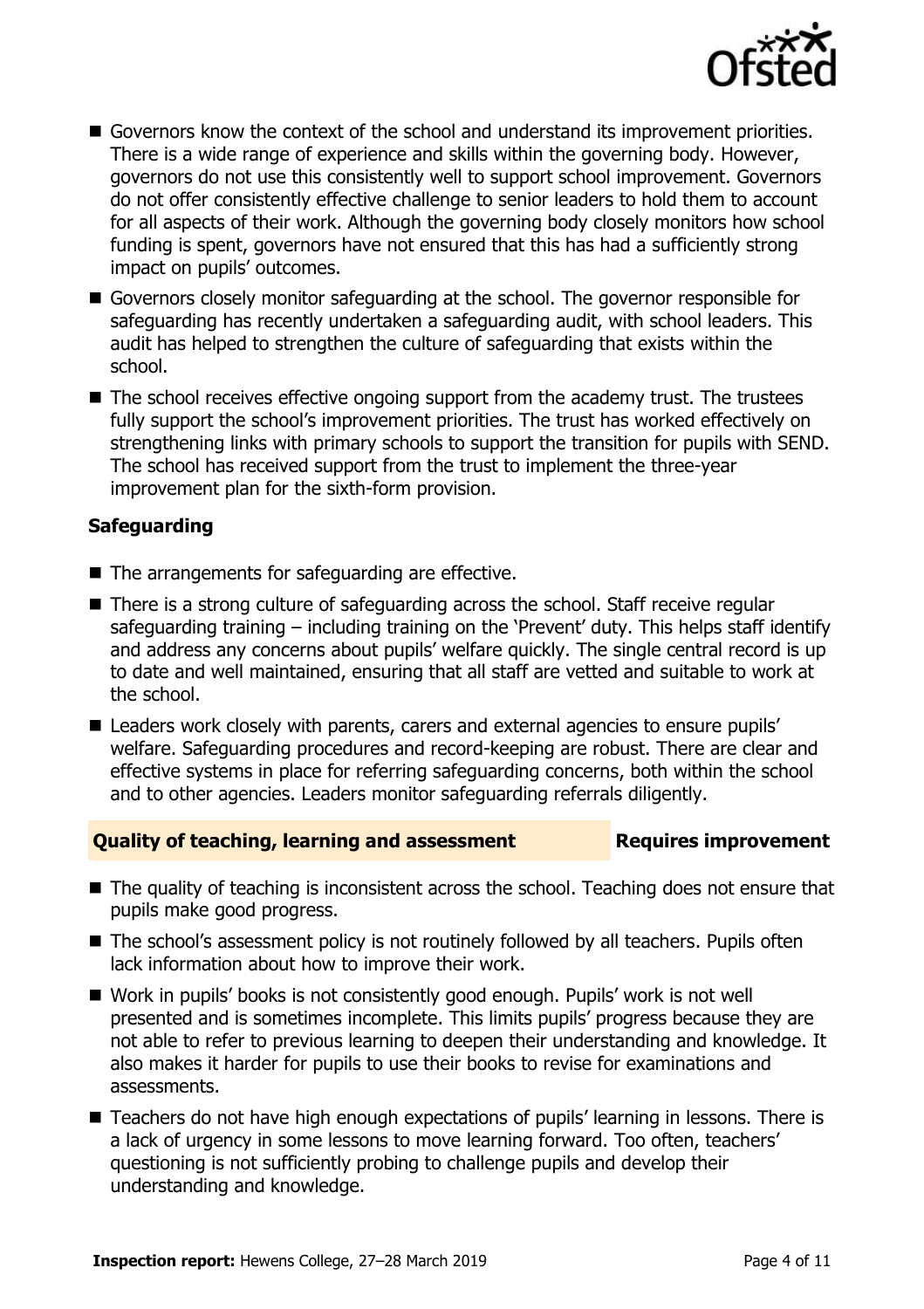

- Teachers' planning is not used well to build challenge and support routinely in lessons. Teachers do not use assessment information consistently to plan activities that meet pupils' needs and enable them to make good progress in their learning.
- There are strong relationships between staff and pupils in lessons.
- Teaching and learning assistants are used effectively to support pupils' learning. This has a positive impact in lessons and encourages those pupils who receive support to be confident and enthusiastic learners.

# **Personal development, behaviour and welfare Fig. 2.1 Requires improvement**

# **Personal development and welfare**

- The school's work to promote pupils' personal development and welfare is good.
- The school is a nurturing, warm and friendly environment. Leaders are knowledgeable about their pupils and work hard to support them in developing their confidence and self-awareness.
- Relationships in the school both between pupils, and between staff and pupils, are positive and purposeful. Pupils are positive about their school and are enthusiastic learners. Pupils feel that staff know them really well and that this helps them to flourish in school.
- Staff ensure that pupils are well cared for. They promote pupils' physical and emotional well-being effectively. In PSHE lessons, pupils learn how to spot potential risks by exploring a range of topics including mental health awareness, gangs and knife crime.
- **Pupils feel safe in school. They are knowledgeable about what to do and who to speak** to if they are concerned. Pupils say incidents of bullying are rare and that when they do occur, staff deal with these effectively. Several pupils are trained as 'anti-bullying ambassadors'. Pupils feel this is a supportive initiative.

# **Behaviour**

- The behaviour of pupils requires improvement. This is because pupils' attendance is well below national figures for most groups of pupils. Leaders are taking action to address poor attendance. For example, 'Brilliant Parenting' workshops take place, for parents of pupils who are persistently absent. However, more work is needed to improve pupils' attendance, particularly of White British pupils and disadvantaged pupils.
- The majority of pupils are positive about their learning and incidents of low-level disruption in classes are rare. Pupils say that if behaviour does sometimes disturb learning, staff tackle this effectively.
- **Pupils are clear about the school's systems for sanctions and rewards. They feel that** these help to support and improve their behaviour.
- Pupils generally conduct themselves well around the school. Behaviour at breaktimes, lunchtimes and around the school is orderly. Pupils are polite and respectful to staff, and each other.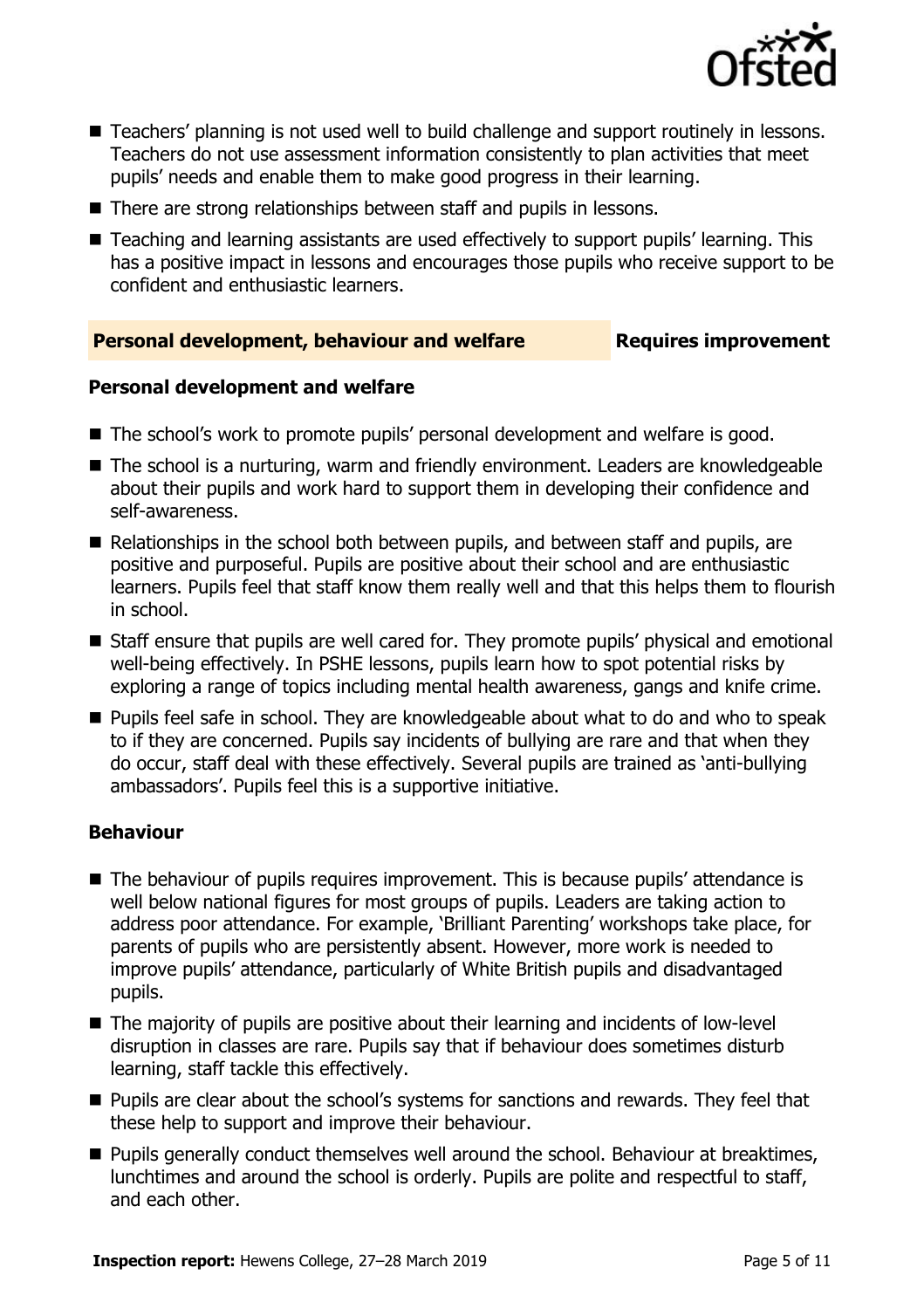

A review of behaviour systems has been undertaken and leaders are taking appropriate actions to reduce first-time and repeat exclusions.

## **Outcomes for pupils Requires improvement**

- $\blacksquare$  The majority of pupils join the school with attainment that is below the national average. Over their time at school, pupils do not make sufficiently strong progress in their learning. Pupils' attainment in GCSE examinations was below average in 2017 and 2018. Although there have been recent improvements in pupils' progress, there is still some variation between different groups of pupils.
- Inspectors looked at pupils' books across a wide range of subjects, in all key stages. This scrutiny of a large sample of pupils' work shows that progress for current pupils is too variable and requires improvement.
- Leaders have identified the need to promote the progress and attainment of the most able pupils and those of White British heritage. The variable quality of teaching across the school means that the most able pupils are not always challenged. As a result, they do not always make enough progress.
- Although disadvantaged pupils made better progress last year in some subjects, gaps remain between these pupils and their peers. Leaders acknowledge the importance of diminishing these differences more effectively.
- The progress of pupils with SEND is not good enough. Leaders are now tracking and monitoring the progress of pupils with SEND more closely. Targeted support in lessons is also helping to improve outcomes for these pupils, but is at the early stages.
- **Pupils receive informative careers advice and quidance from Year 7 onwards. This** enables them to explore different career options and the majority of pupils go on to education, employment or training, after they leave school.

### **16 to 19 study programmes Requires improvement**

- Leadership in the sixth form is not fully effective. A three-year plan is underway to facilitate improvements in this area.
- Students' outcomes for the last three years at A level and in applied general courses have been low. Assessment information provided by the school and the scrutiny of students' work indicate that currently, progress is too variable and needs to improve.
- Sixth-form leaders have high expectations and aspirations for their students. They are concentrating on improving outcomes in a number of ways. The curriculum is being reshaped to match students to the most appropriate courses. Leaders are focusing on strengthening the transition between Year 11 and sixth form to support students with this process. Leaders have introduced a more focused scrutiny of assessment information in order to improve intervention for students. However, these strategies are not yet fully embedded to show sufficient impact on students' outcomes.
- Students in the sixth form are taught across a range of different providers in the trust.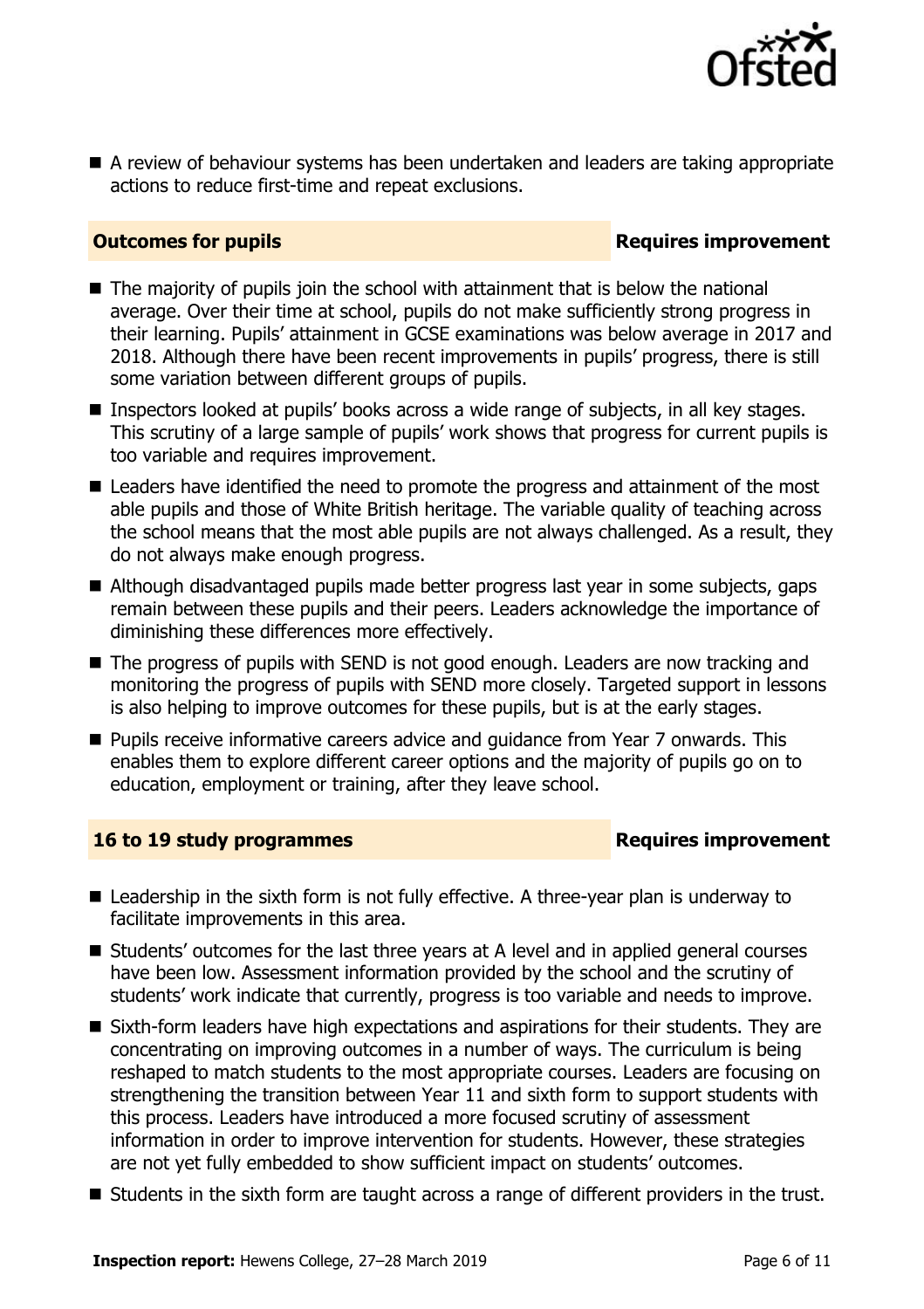

Overall, the quality of teaching, learning and assessment in the sixth form is more effective than in the rest of the school. Students are enthusiastic learners and want to achieve well.

- Students in the sixth form feel safe and supported at school. Students say they have good relationships with their teachers and that the school is 'close and caring'.
- Careers advice and guidance is effective in the sixth form. This helps students to make informed choices for the future. The proportion of students progressing to education, employment or training is in line with the national average.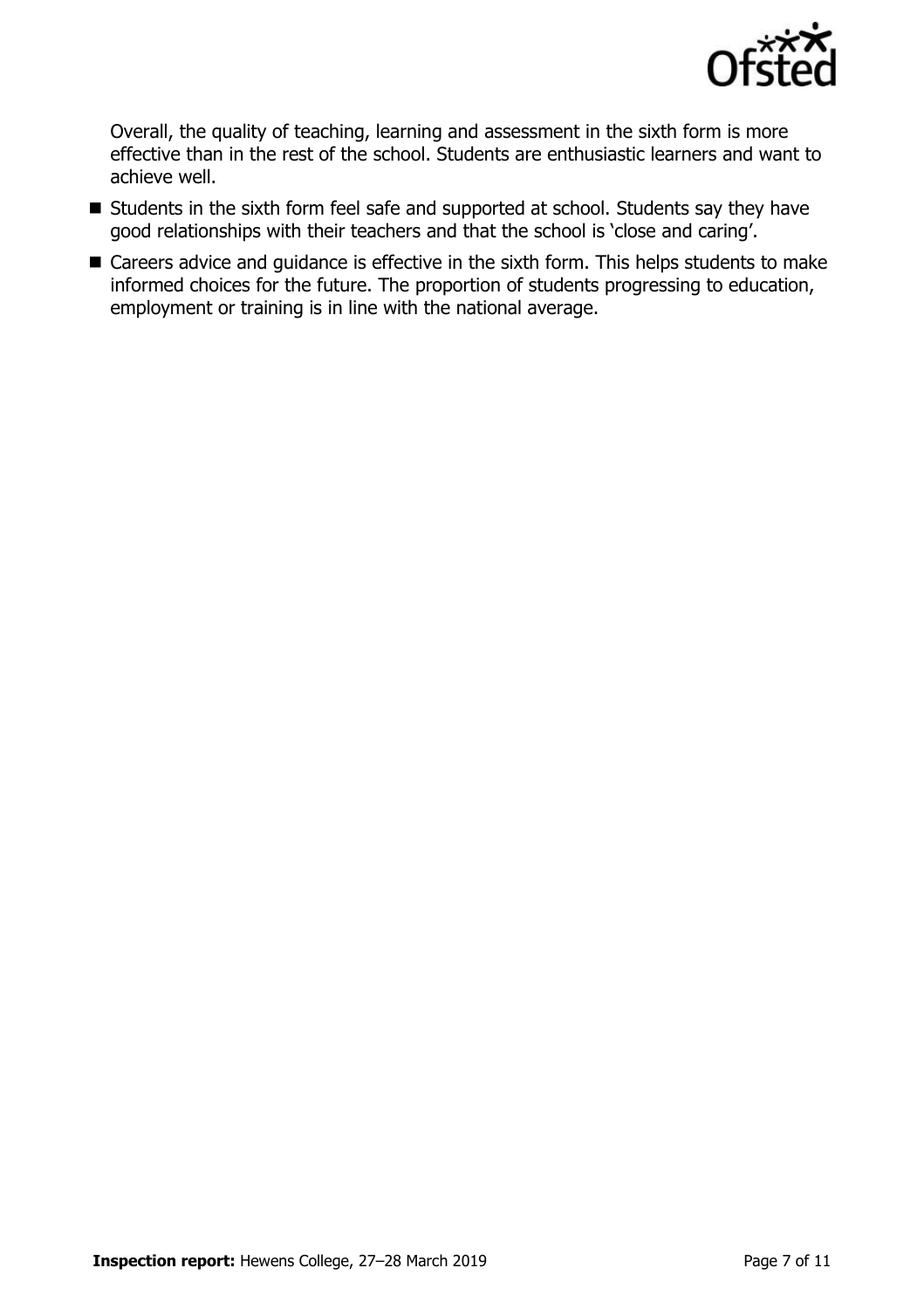

# **School details**

| Unique reference number | 137078            |
|-------------------------|-------------------|
| Local authority         | <b>Hillingdon</b> |
| Inspection number       | 10058864          |

This inspection of the school was carried out under section 5 of the Education Act 2005.

| Type of school                                           | Secondary                |
|----------------------------------------------------------|--------------------------|
| <b>School category</b>                                   | Academy converter        |
| Age range of pupils                                      | 11 to 19                 |
| <b>Gender of pupils</b>                                  | Mixed                    |
| Gender of pupils in 16 to 19 study<br>programmes         | Mixed                    |
| Number of pupils on the school roll                      | 369                      |
| Of which, number on roll in 16 to 19 study<br>programmes | 26                       |
| Appropriate authority                                    | Board of trustees        |
| Chair                                                    | <b>Claudette Hanson</b>  |
| Principal                                                | <b>Mrs Catriona Lund</b> |
| Telephone number                                         | 02085 731 039            |
| Website                                                  | www.hewenscollege.co.uk/ |
| <b>Email address</b>                                     | rosedalehewens@gmail.com |
| Date of previous inspection                              | 10-11 November 2015      |

# **Information about this school**

- $\blacksquare$  Hewens College is smaller than the average-sized school for pupils aged 11 to 19.
- Hewens College is part of the Rosedale Hewens Academy Trust. The trust is managed by the executive group which works through the academy board, made up of nine trustees. The local advisory board of governors meets each term and reports back to the governance board of the trust.
- The sixth form runs collaboratively across the trust. Students are educated across a number of sites.
- There are no pupils currently attending alternative provision.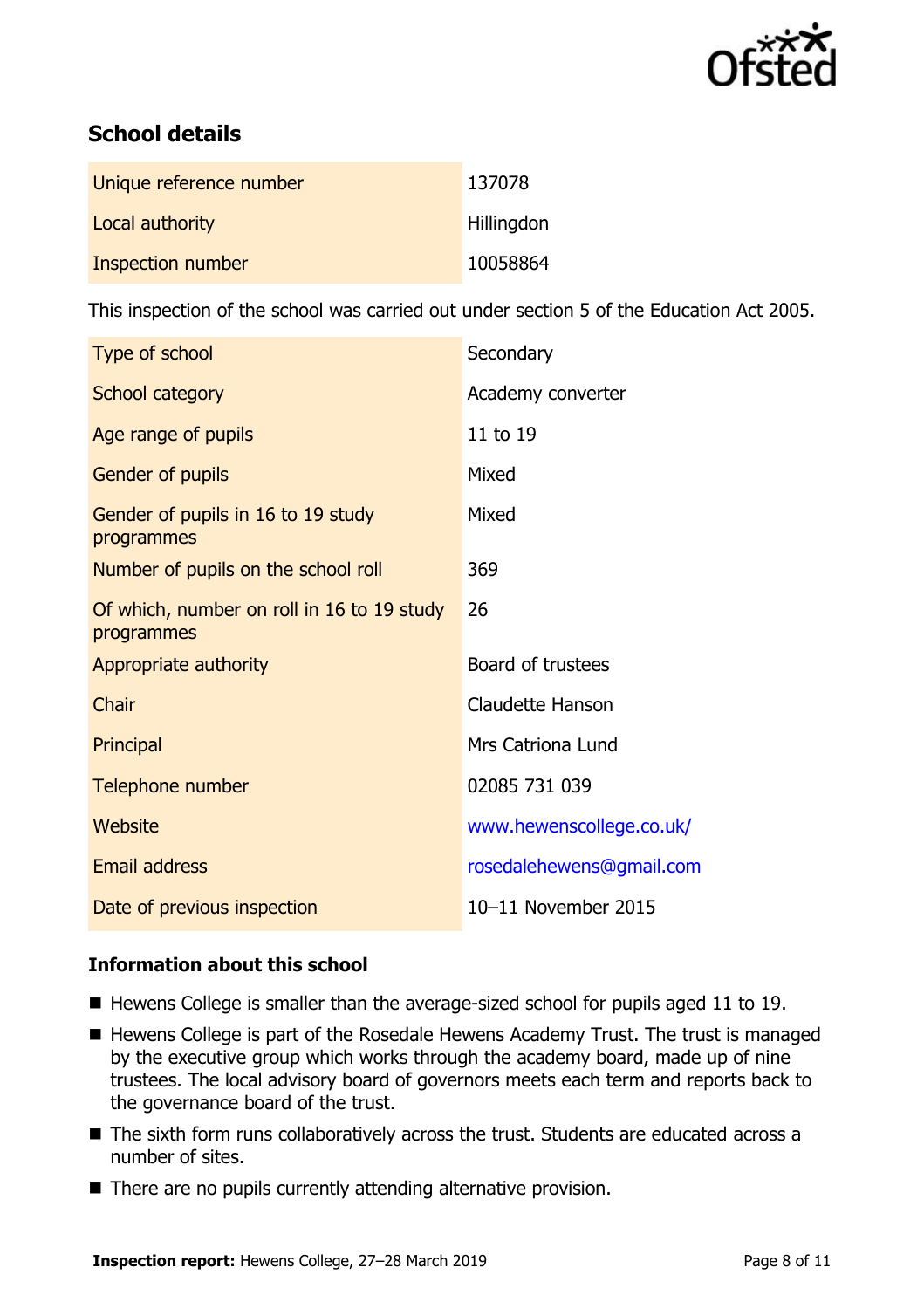

- The proportion of pupils who receive special educational needs support is below average.
- The proportion of pupils known to be eligible for free school meals is above average.
- The proportion of pupils from minority ethnic groups is well above average.
- The proportion of pupils who speak English as an additional language is well above average.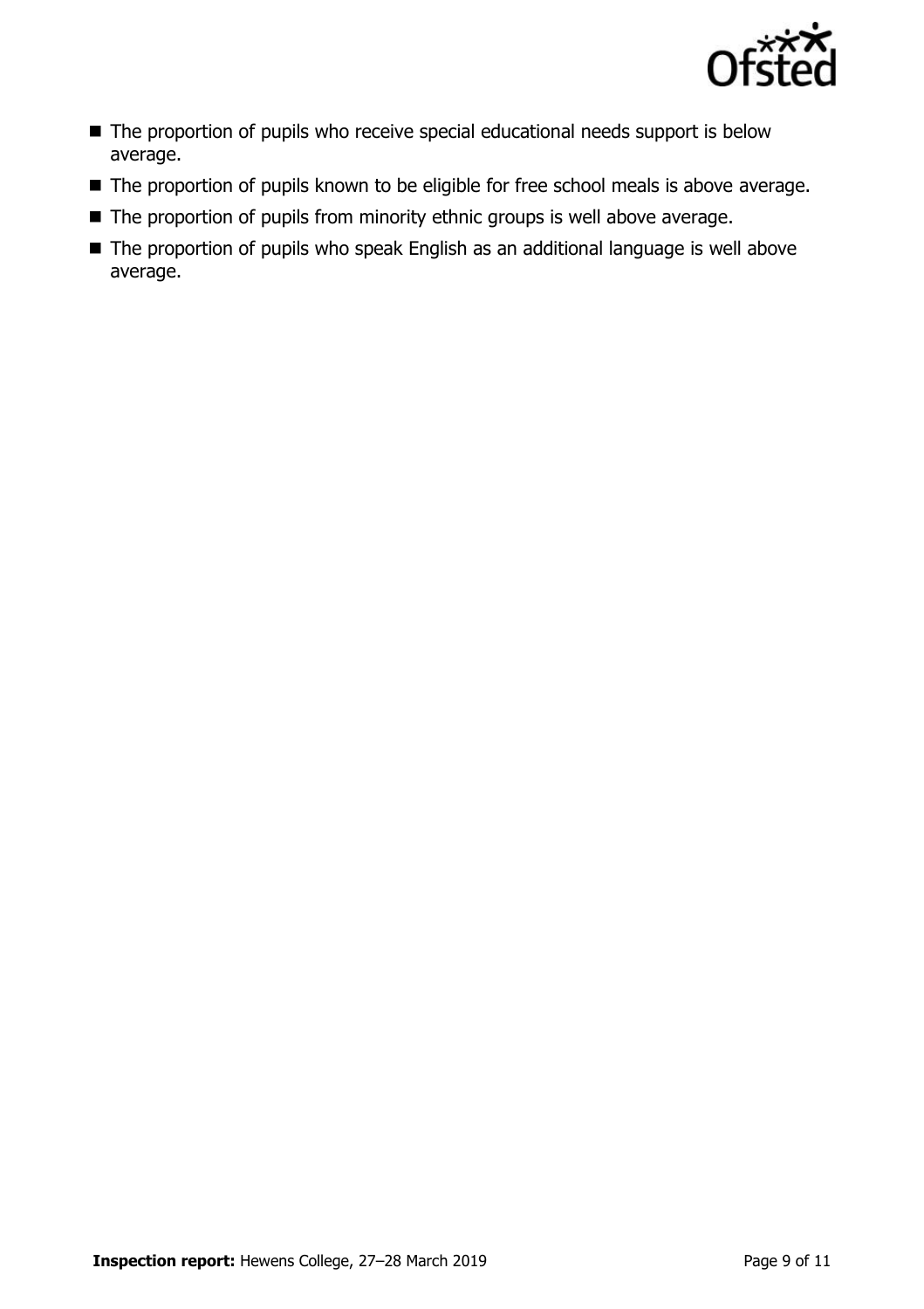

# **Information about this inspection**

- Inspectors observed pupils learning in 42 sessions. Senior leaders accompanied inspectors to 32 of these.
- Inspectors looked at pupils' work across a wide range of subjects.
- The behaviour of pupils at breaktimes and lunchtimes was observed by inspectors.
- Inspectors had discussions with senior leaders, governors, trustees, subject leaders and pupils.
- The school provided a range of documentation for inspectors, including the school's self-evaluation, strategic improvement plan and governors' meeting minutes. Information about attendance, behaviour and safeguarding was also reviewed by inspectors.
- Inspectors evaluated the 13 responses to the online questionnaire, Parent View, and 13 free-text responses.
- There were no responses to the Ofsted online staff questionnaire or to the Ofsted online pupil survey.

### **Inspection team**

| Laurence King, lead inspector | Ofsted Inspector        |
|-------------------------------|-------------------------|
| Duncan Kamya                  | <b>Ofsted Inspector</b> |
| Jennifer Bax                  | <b>Ofsted Inspector</b> |